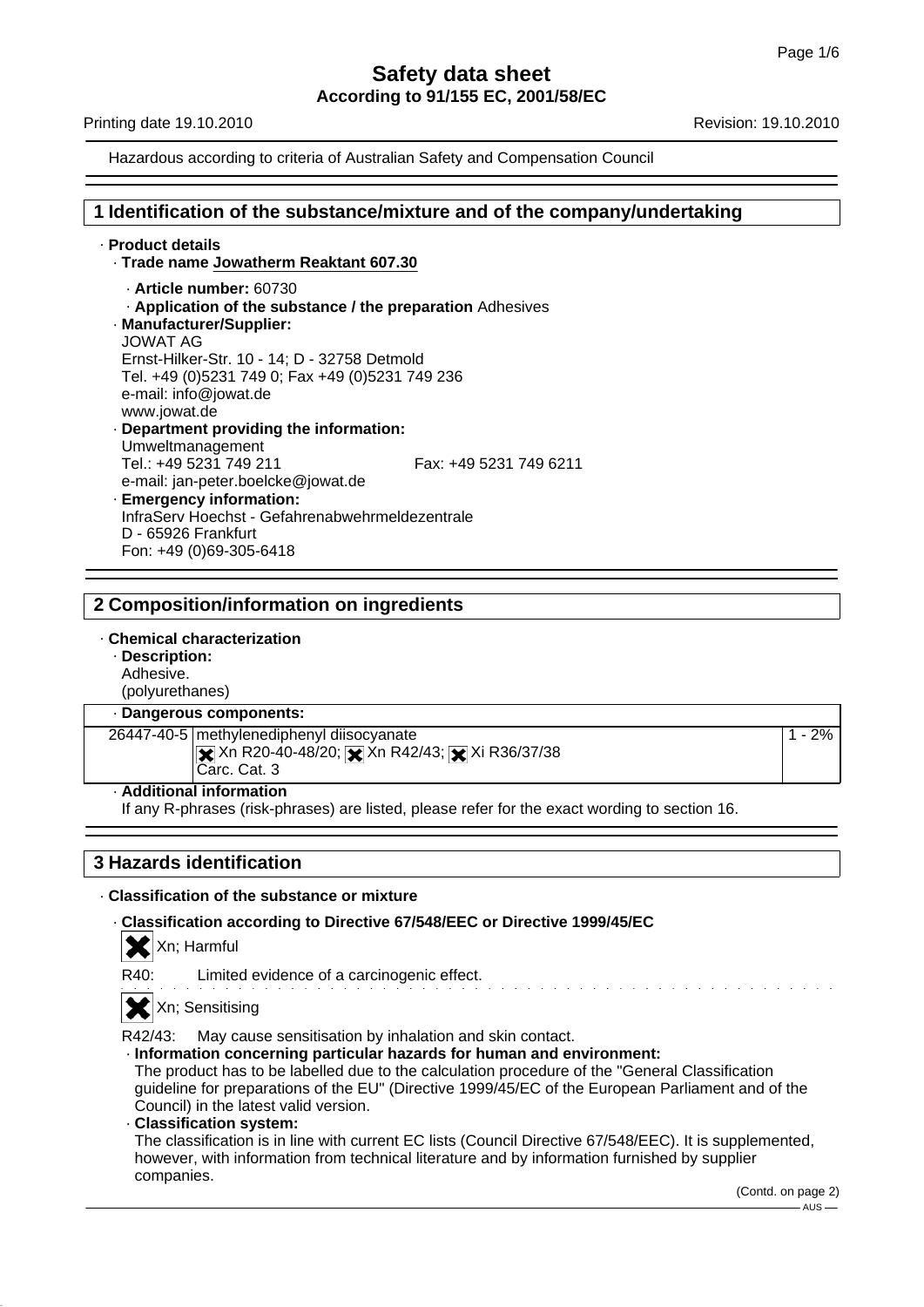Printing date 19.10.2010 **Revision: 19.10.2010** Revision: 19.10.2010

### **Trade name Jowatherm Reaktant 607.30**

(Contd. from page 1)

### · **Label elements**

· **Labelling according to EU guidelines:**

The product has been classified and labelled in accordance with EC Directives / Ordinance on Hazardous Materials (GefStoffV)

· **Code letter and hazard designation of product:**



Xn Harmful

- · **Hazard-determining components of labelling:** methylenediphenyl diisocyanate
- · **Risk phrases:**

40 Limited evidence of a carcinogenic effect.

42/43 May cause sensitisation by inhalation and skin contact.

- · **Safety phrases:**
- 23 Do not breathe fumes.
- 36/37 Wear suitable protective clothing and gloves.
- 45 In case of accident or if you feel unwell, seek medical advice immediately (show the label where possible).
- · **Special labelling of certain preparations:**

Contains isocyanates. See information supplied by the manufacturer.

### · **Specific information on particular dangers for man and the environment**

- · **Safety phrases:**
- 23 Do not breathe fumes.
- 36/37 Wear suitable protective clothing and gloves.
- 45 In case of accident or if you feel unwell, seek medical advice immediately (show the label where possible).

# **4 First aid measures**

· **After inhalation**

Supply fresh air and contact physician for safety reasons.

In case of unconsciousness bring patient into stable side position for transport.

· **After skin contact**

After contact with the molten product, cool rapidly with cold water.

Do not pull solidified product away from the skin.

Seek medical treatment.

- · **After eye contact** Rinse opened eye for several minutes under running water.
- · **After swallowing** In case of persistent symptoms consult physician.
- · **Information for physician**
- · **The following symptoms may occur:** Asthma attacks
	- Allergic reactions

## **5 Firefighting measures**

# · **Suitable extinguishing agents**

CO2, extinguishing powder or water jet. Fight larger fires with water jet or alcohol-resistant foam.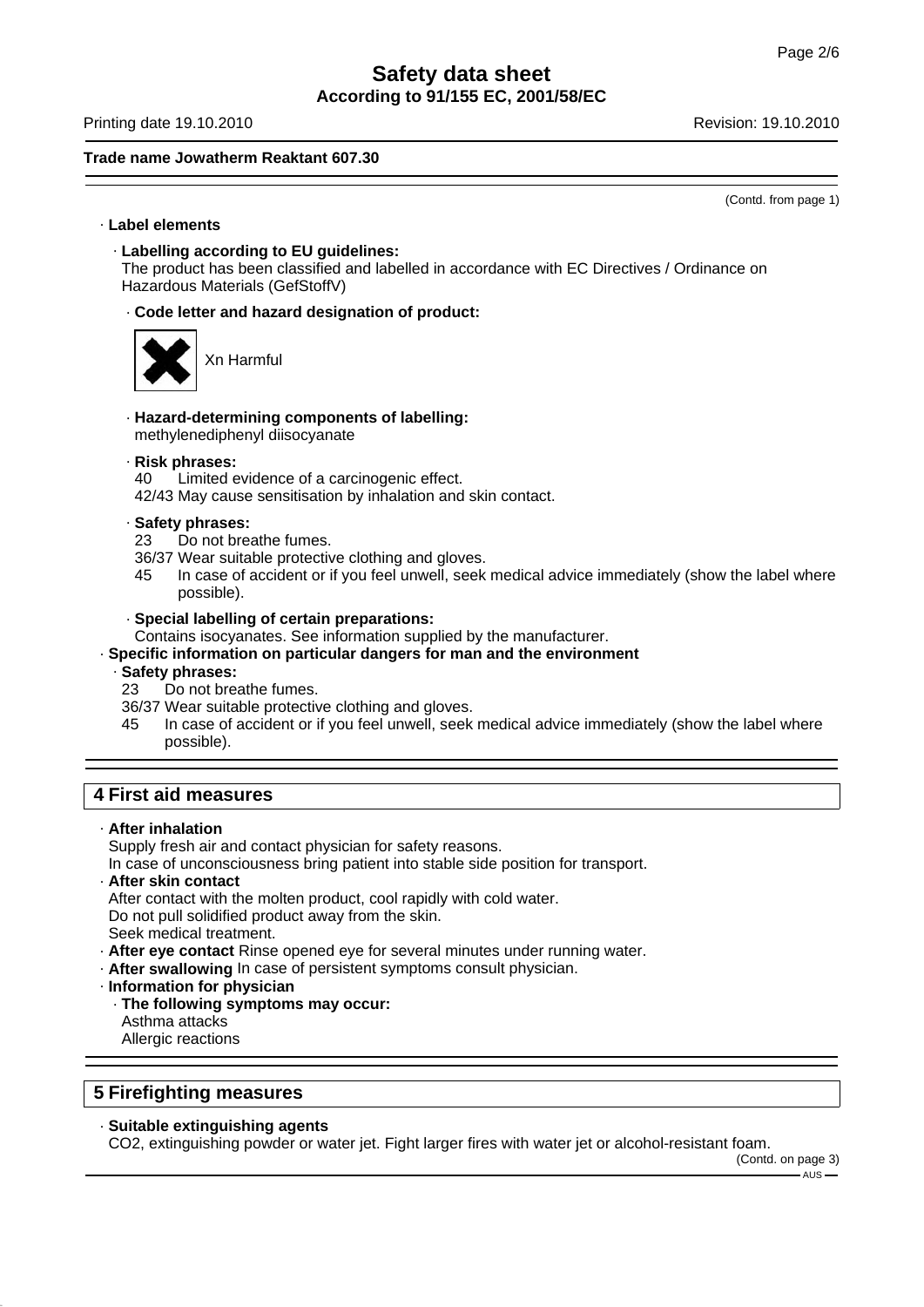Printing date 19.10.2010 **Revision: 19.10.2010** Revision: 19.10.2010

## **Trade name Jowatherm Reaktant 607.30**

(Contd. from page 2)

· **Protective equipment:** Do not inhale explosion gases or combustion gases.

# **6 Accidental release measures**

· **Safety precautions/operators or staff:** Wear protective clothing.

· **Measures for environmental protection:** No special measures required. · **Measures for cleaning/collecting:** Dispose of contaminated material as waste according to item 13. Collect mechanically. Allow to solidify. Collect mechanically. Ensure adequate ventilation. · **Additional information:**

See Section 7 for information on safe handling See Section 8 for information on personal protection equipment. See Section 13 for information on disposal.

# **7 Handling and storage**

· **Handling**

· **Information for safe handling:**

Store in cool, dry place in tightly closed containers.

Ensure good ventilation/extraction system at the workplace.

Ensure that suitable extractors are available on processing machines

· **Information about protection against explosions and fires:** No special measures required.

### · **Storage**

- · **Requirements to be met by storerooms and containers:** No special requirements.
- · **Information about storage in one common storage facility:** Not required.
- · **Further information about storage conditions:**
- Store under dry conditions. Protect from humidity and keep away from water.

**8 Exposure controls/personal protection**

· **Additional information about design of technical systems:** No further data; see item 7.

· **Components with critical values that require monitoring in the workplace:**

The product does not contain any relevant quantities of materials with critical values that have to be monitored at the workplace.

· **Additional information:** The lists that were valid during the compilation were used as basis.

- · **Personal protective equipment** · **General protective and hygienic measures** Standard precautionary measures for handling chemicals are to be observed. Keep away from food, beverages and animal feed. Instantly remove any soiled and impregnated garments. Wash hands during breaks and at the end of work. Do not inhale gases / fumes / aerosols. Avoid skin contact with the liquefied material. · **Breathing equipment:** Use breathing protection in case of insufficient ventilation. Short term filter device: Filter P2. Not necessary if room is well-ventilated.
	- · **Protection of hands:** Heat resistant gloves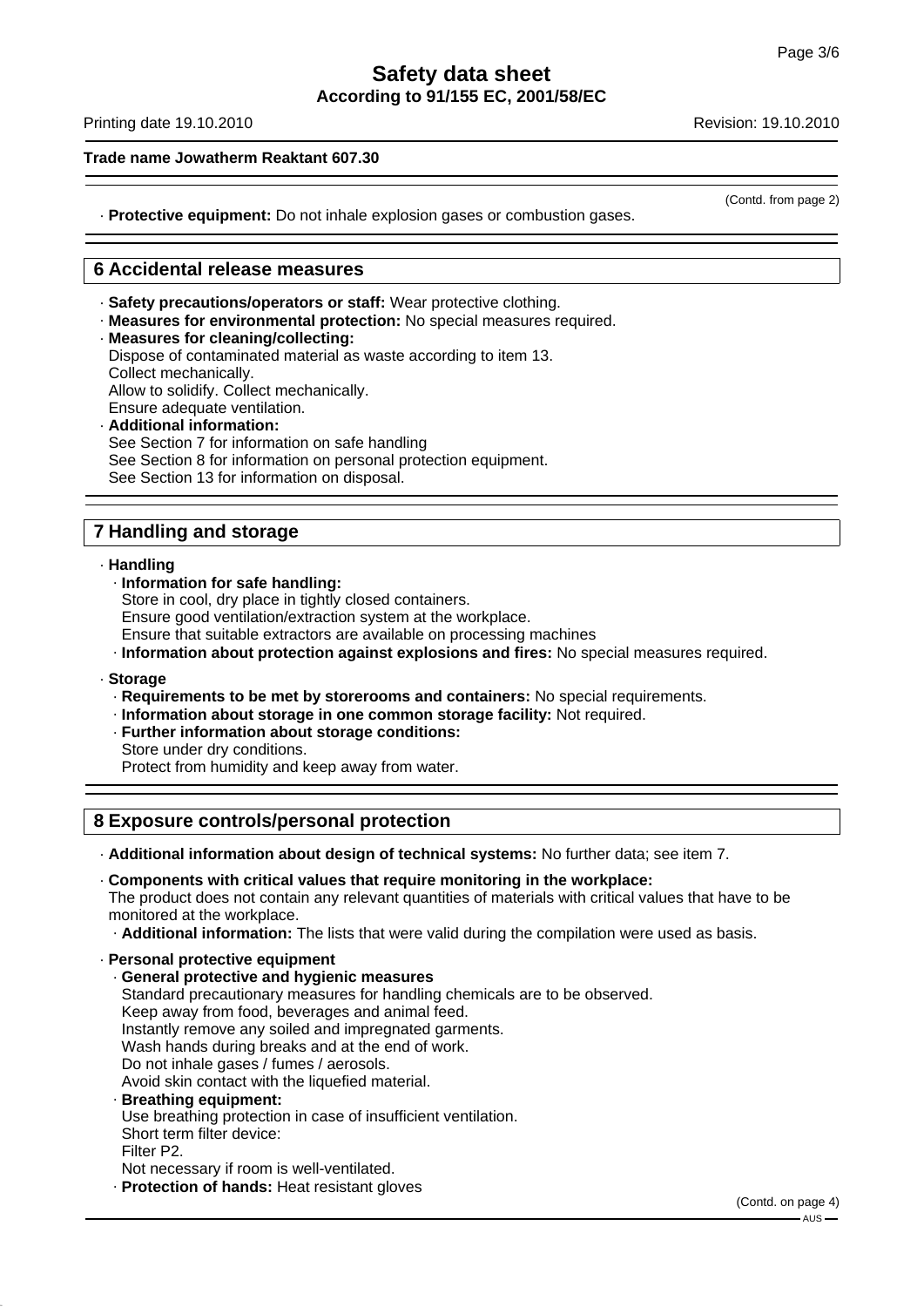Printing date 19.10.2010 **Revision: 19.10.2010** Revision: 19.10.2010

**Trade name Jowatherm Reaktant 607.30**

(Contd. from page 3)

- · **Material of gloves**
- Leather gloves
- Strong gloves
- · **Penetration time of glove material** No special requirements.
- · **Eye protection:** Safety glasses recommended during refilling.

| 9 Physical and chemical properties                                                                      |                                                                |  |
|---------------------------------------------------------------------------------------------------------|----------------------------------------------------------------|--|
| <b>General Information</b><br>· Appearance:<br>$\cdot$ Form:<br>· Colour:<br>· Smell:                   | Solid.<br>According to product specification<br>Characteristic |  |
| Change in condition<br>· Melting point/Melting range:<br>· Boiling point/Boiling range:                 | Not determined<br>$>300^{\circ}$ C                             |  |
| · Flash point:                                                                                          | $>200^{\circ}$ C                                               |  |
| · Ignition temperature:                                                                                 | $450^{\circ}$ C                                                |  |
| · Spontaneous combustion:                                                                               | Product does not undergo spontaneous combustion.               |  |
| Danger of explosion:                                                                                    | Product is not explosive.                                      |  |
| · Vapour pressure at 20°C:                                                                              | $0.2$ hPa                                                      |  |
| ⋅ Density at 20°C                                                                                       | 1.1 $g/cm3$                                                    |  |
| · Solubility in / Miscibility with<br>· Water:                                                          | Unsoluble                                                      |  |
| · Solvent content:<br>Organic solvents:                                                                 | 0.0%                                                           |  |
| · Solid content:                                                                                        | 100.0%                                                         |  |
| · Additional information<br>· VOC - Volatile Organic Compounds<br>- European Community<br>· Switzerland | 0.00%<br>0.00%                                                 |  |

# **10 Stability and reactivity**

· **Thermal decomposition / conditions to be avoided:** No decomposition if used according to specifications. To avoid thermal decomposition do not overheat. · **Materials to be avoided:** · **Dangerous reactions** Toxic fumes may be released if heated above the decomposition point Reacts with water Reacts with moist air · **Dangerous products of composition:** Nitrous vitriol gases Isocyanate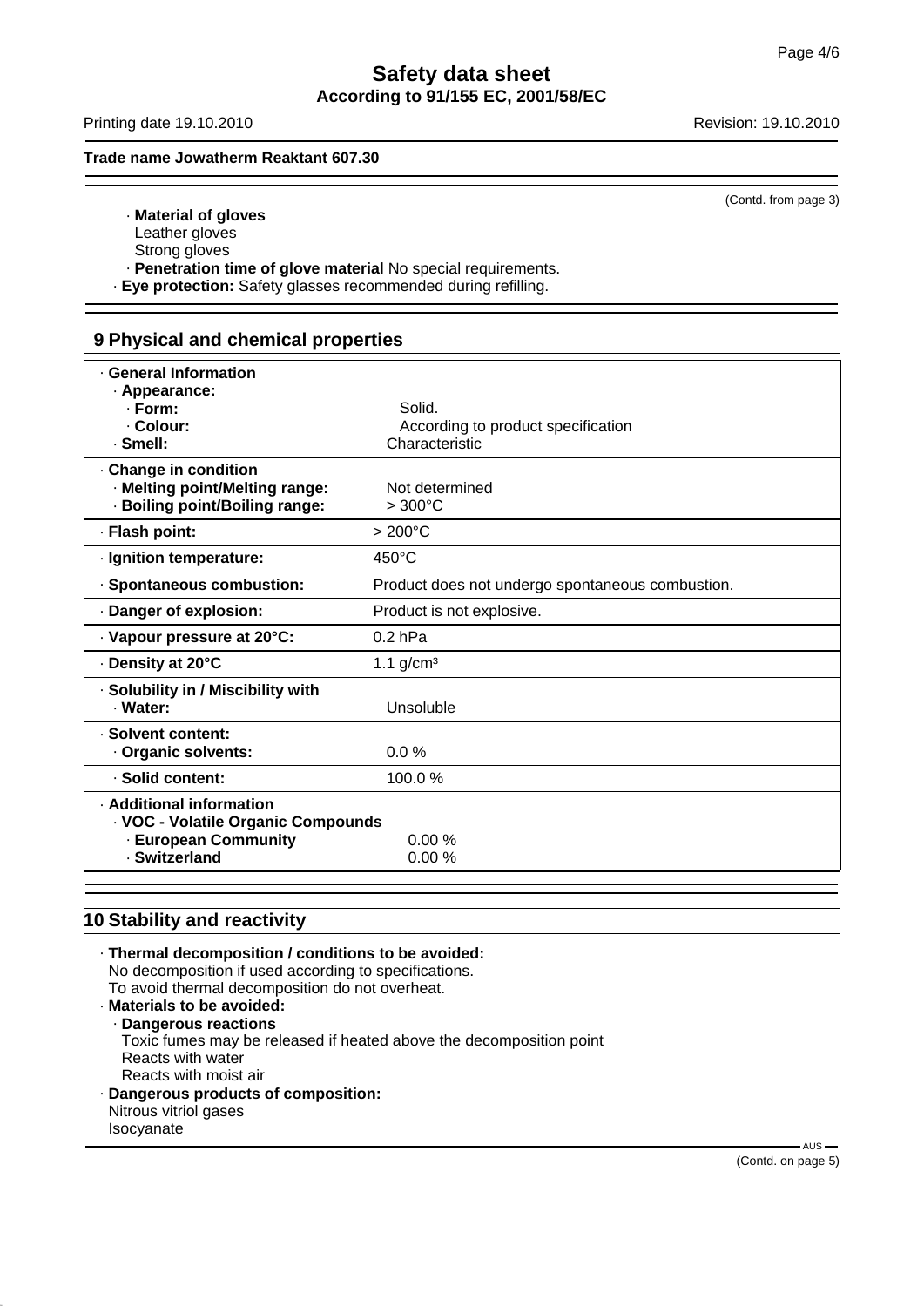Printing date 19.10.2010 **Revision: 19.10.2010** Revision: 19.10.2010

### **Trade name Jowatherm Reaktant 607.30**

(Contd. from page 4)

# **11 Toxicological information**

### · **Acute toxicity:**

| . LD/LC50 values that are relevant for classification: |  |                                          |
|--------------------------------------------------------|--|------------------------------------------|
| 26447-40-5 methylenediphenyl diisocyanate              |  |                                          |
| Oral                                                   |  | LD50 oral $\vert$ > 5000 mg/kg (rat)     |
|                                                        |  | Dermal LD50 dermal > 5000 mg/kg (rabbit) |
| · Primary irritant effect:                             |  |                                          |

· **to the skin:** No irritant effect.

· **to the eye:** No irritant effect.

### · **Sensitization:**

Sensitization possible by inhalation.

Sensitization possible by skin contact.

### · **Additional toxicological information:**

The product shows the following dangers according to the calculation method of the General EC Classification Guidelines for Preparations (Directive 1999/45/EC of the European Parliament and of the Council) as issued in the latest version: Harmful

Irritant

# **12 Ecological information**

### · **Ecotoxical effects:**

| · Aquatic toxicity:                       |                                              |  |
|-------------------------------------------|----------------------------------------------|--|
| 26447-40-5 methylenediphenyl diisocyanate |                                              |  |
|                                           | $EC50 / 24 h$ > 1000 mg/l (daphnia magna)    |  |
|                                           | $EC50 / 3 h$ > 100 mg/l (pseudomonas putida) |  |
| LC0                                       | > 1000 mg/l (brachydanio rerio)              |  |
| · Additional ecological information:      |                                              |  |

· **General notes:**

Water hazard class 1 (Self-assessment): slightly hazardous for water.

Do not allow the product to reach ground water, open water or the sewer system, undiluted or in large quantites.

### **13 Disposal considerations**

### · **Product:**

· **Recommendation** Smaller quantities can be disposed with household garbage.

### · **European waste catalogue**

08 04 10 waste adhesives and sealants other than those mentioned in 08 04 09

### · **Uncleaned containers/packaging material:**

· **Recommendation:** Dispose of packaging according to regulations on the disposal of packagings.

### **14 Transport information**

· **Land transport ADR/RID and GGVS/GGVE (cross-border/domestic)**

· **ADR/RID-GGVS/E Class:** Not dangerous according to the above specifications.

(Contd. on page 6)